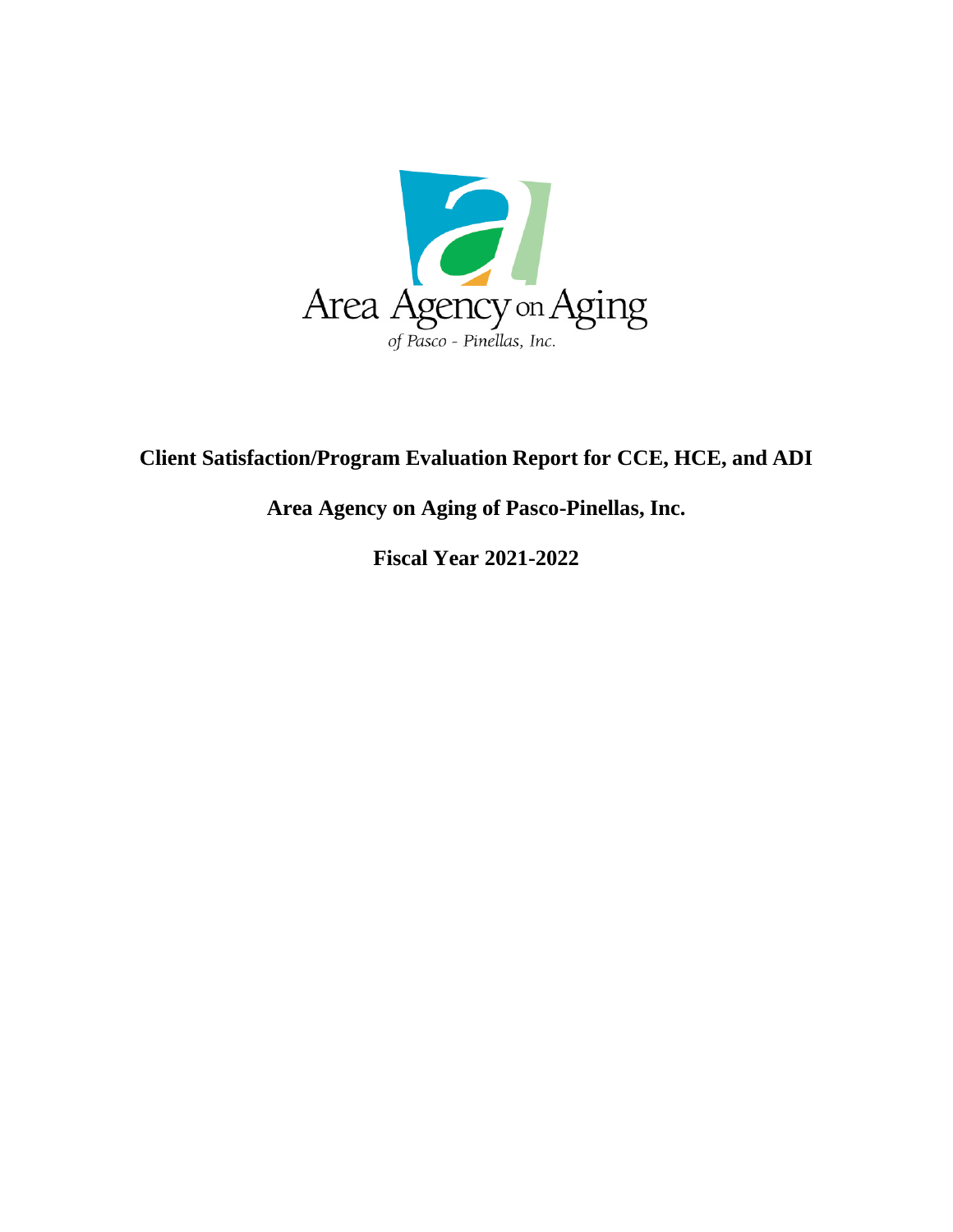Per the Area Agency on Aging of Pasco-Pinellas, Inc.'s Client Satisfaction/Program Evaluation Procedure, surveys were mailed to a random sample of 200 active clients in the CCE, HCE, ADI programs. The Case Management survey and cover letter mailed in October of 2021, resulted in an overall response rate of 32%. Satisfaction surveys were not completed in the 2020-2021 fiscal year due to COVID-19. The response rate of satisfaction surveys in the 2019-2020 fiscal year was 43%.

Eligible clients who could be randomly selected were those who were active as of October 6, 2021, in at least one of the general revenue programs: CCE, HCE, or ADI. Further, some clients were not eligible to be selected as they became active in Medicaid Long Term Care October 1, 2021 and would be closed out of CCE or ADI by October 30, 2021. Clients active in CCE could not be a new APS high-risk referral within the last three months. Clients were randomly selected using a random number generator in Excel. Surveys were mailed with a pre-addressed and pre-stamped return envelope. Survey response may have decreased due to the continued effects of COVID-19.

Results of the surveys were analyzed by funding source, provider, and overall combined results for all providers and funding sources. Results to each question by funding source and provider can be found in the Appendix. Table 1A below outlines the overall combined provider and funding source results to each question for all returned surveys in 2021 and 2019, respectively.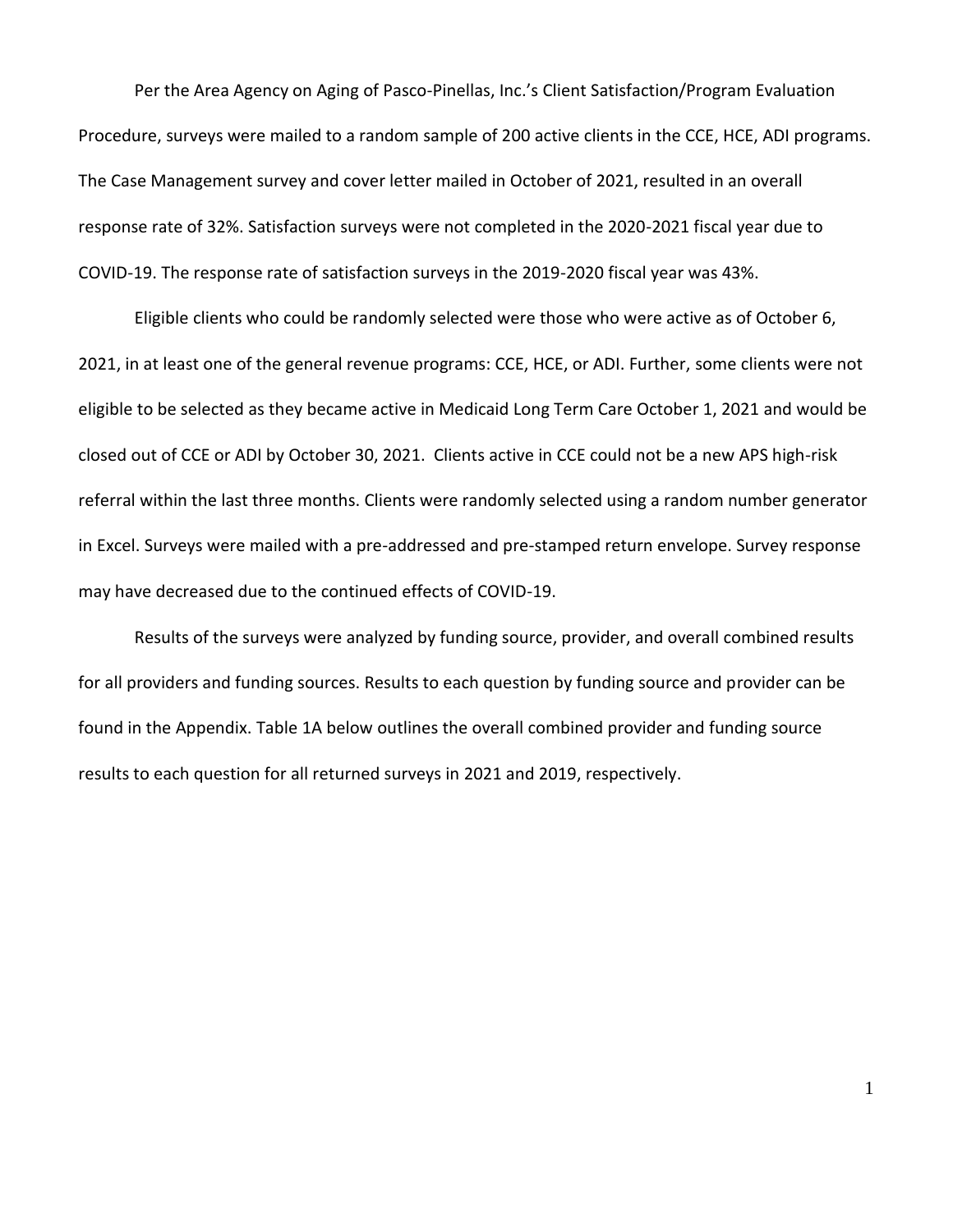| Table 1A: Results for all Case Managed Programs - 2021 |                                                                     |          |       |               |        |         |         |  |  |
|--------------------------------------------------------|---------------------------------------------------------------------|----------|-------|---------------|--------|---------|---------|--|--|
| All                                                    | 65                                                                  |          |       |               |        |         |         |  |  |
|                                                        | <b>Survey Questions</b>                                             | # of Yes | % Yes | # of No       | $%$ No | # Blank | % Blank |  |  |
|                                                        | Do you know who your case manager is?                               | 56       | 86%   |               | 11%    | ำ       | 3%      |  |  |
|                                                        | Are you satisfied with your case manager?                           | 56       | 86%   |               | 11%    |         | 3%      |  |  |
|                                                        | Does your case manager follow-up with your needs?                   | 55       | 85%   |               | 11%    | 3       | 5%      |  |  |
| 4                                                      | Does your case manager return your calls promptly?                  |          | 83%   | 8             | 12%    | 3       | 5%      |  |  |
| 5                                                      | Is your case manager courteous and respectful?                      | 59       | 91%   | $\mathfrak z$ | 3%     | 4       | 6%      |  |  |
| 6                                                      | Do you know who to call if you have a complaint or problem?         | 47       | 72%   | 12            | 18%    | 6       | 9%      |  |  |
|                                                        | Are the services you are receiving meeting your needs?              |          | 72%   | 11            | 17%    |         | 11%     |  |  |
| 8                                                      | Were you able to help decide what services you receive?             |          | 82%   | 5             | 8%     |         | 11%     |  |  |
| 9                                                      | Are you satisfied with the vendors providing your in home services? | 42       | 65%   | 11            | 17%    | 12      | 18%     |  |  |
| 10                                                     | Do you have any recommendations for improving services?             | 19       | 29%   | 35            | 54%    | 11      | 17%     |  |  |

|     | Table 1A: Results for all Case Managed Programs - 2019              |          |       |         |        |         |         |  |  |  |  |
|-----|---------------------------------------------------------------------|----------|-------|---------|--------|---------|---------|--|--|--|--|
| All | 74                                                                  |          |       |         |        |         |         |  |  |  |  |
|     | <b>Survey Questions</b>                                             | # of Yes | % Yes | # of No | $%$ No | # Blank | % Blank |  |  |  |  |
|     | Do you know who your case manager is?                               | 71       | 96%   | 0       | 0%     | 3       | 4%      |  |  |  |  |
|     | Are you satisfied with your case manager?                           | 71       | 96%   |         | 3%     |         | 1%      |  |  |  |  |
| 3   | Does your case manager follow-up with your needs?                   | 71       | 96%   |         | 3%     |         | 1%      |  |  |  |  |
| 4   | Does your case manager return your calls promptly?                  |          | 93%   | 2       | 3%     | 3       | 4%      |  |  |  |  |
| 5.  | Is your case manager courteous and respectful?                      |          | 97%   |         | 1%     |         | 1%      |  |  |  |  |
| 6   | Do you know who to call if you have a complaint or problem?         |          | 89%   | 6       | 8%     |         | 3%      |  |  |  |  |
|     | Are the services you are receiving meeting your needs?              |          | 92%   | 3       | 4%     | 3       | 4%      |  |  |  |  |
| 8   | Were you able to help decide what services you receive?             | 70       | 95%   | 3       | 4%     |         | 1%      |  |  |  |  |
| 9   | Are you satisfied with the vendors providing your in home services? | 68       | 92%   | 4       | 5%     | 2       | 3%      |  |  |  |  |
| 10  | Do you have any recommendations for improving services?             | 16       | 22%   | 51      | 69%    |         | 9%      |  |  |  |  |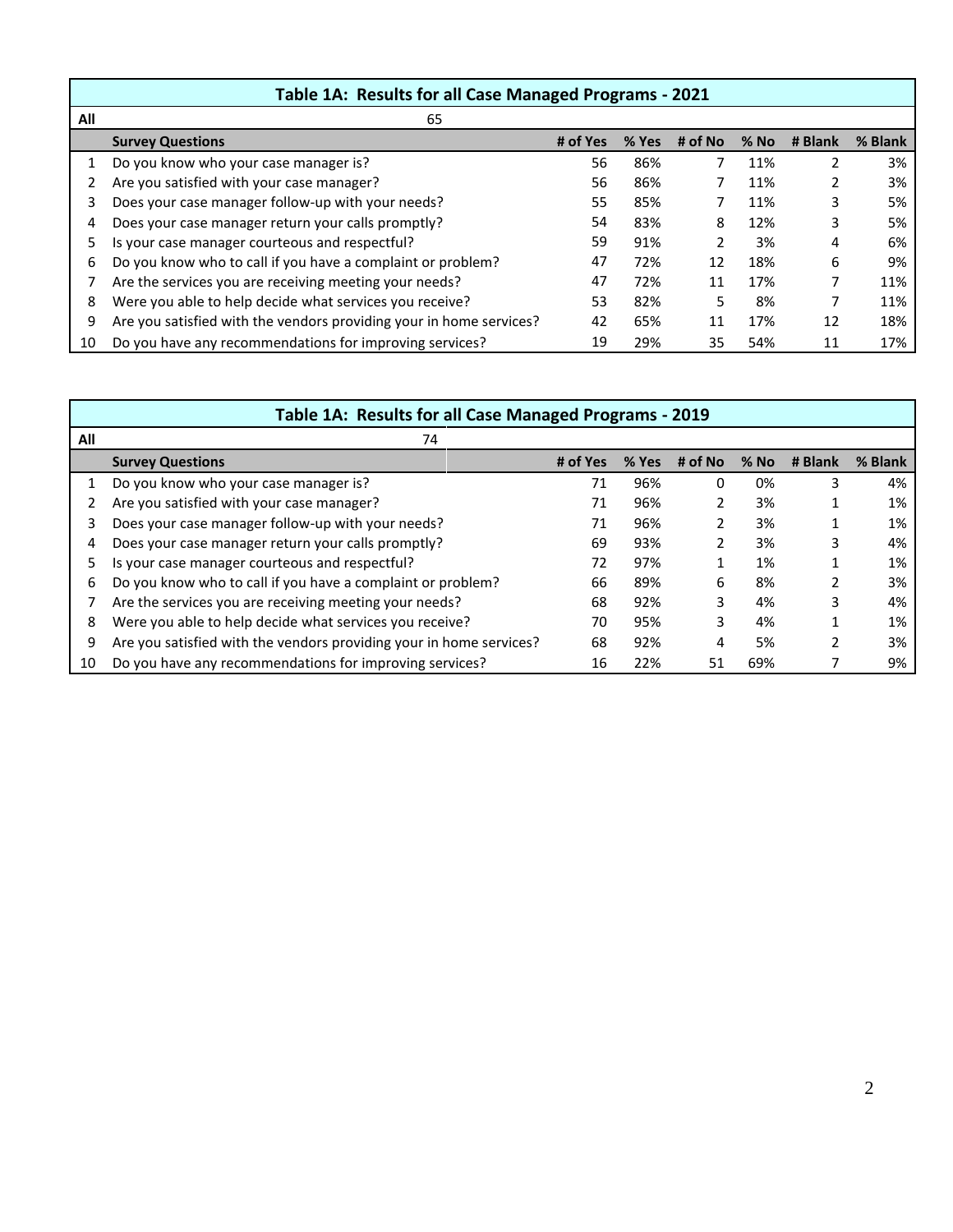Overall satisfaction was analyzed utilizing survey questions 2-5 and 7-9. Questions 1, 6, and 10

were excluded, as they were not indicators of client satisfaction. The overall satisfaction results by

provider are found in the Appendix. The results for overall satisfaction for all combined providers in

2021 and 2019 can be seen in Table 2A.

|    | Table 2A: Overall Satisfaction for All Providers in PSA 5 - 2021    |            |  |  |  |  |  |  |
|----|---------------------------------------------------------------------|------------|--|--|--|--|--|--|
|    | Based on Questions- 2, 3, 4, 5, 7, 8, 9                             |            |  |  |  |  |  |  |
|    | *Responses of Yes indicate Satisfaction                             |            |  |  |  |  |  |  |
|    | <b>Overall Satisfaction Questions</b>                               | <b>Yes</b> |  |  |  |  |  |  |
|    | Are you satisfied with your case manager?                           | 86%        |  |  |  |  |  |  |
| 3. | Does your case manager follow-up with your needs?                   | 85%        |  |  |  |  |  |  |
| 4  | Does your case manager return your calls promptly?                  | 83%        |  |  |  |  |  |  |
| 5. | Is your case manager courteous and respectful?                      | 91%        |  |  |  |  |  |  |
|    | Are the services you are receiving meeting your needs?              | 72%        |  |  |  |  |  |  |
| 8  | Were you able to help decide what services you receive?             | 82%        |  |  |  |  |  |  |
| 9  | Are you satisfied with the vendors providing your in home services? | 65%        |  |  |  |  |  |  |
|    |                                                                     |            |  |  |  |  |  |  |
|    | <b>Overall Client Satisfaction</b>                                  | 80.44%     |  |  |  |  |  |  |

|    | Table 2A: Overall Satisfaction for All Providers in PSA 5 - 2019    |            |  |  |  |  |  |
|----|---------------------------------------------------------------------|------------|--|--|--|--|--|
|    | Based on Questions- 2, 3, 4, 5, 7, 8, 9                             |            |  |  |  |  |  |
|    | *Responses of Yes indicate Satisfaction                             |            |  |  |  |  |  |
|    | <b>Overall Satisfaction Questions</b>                               | <b>Yes</b> |  |  |  |  |  |
| 2  | Are you satisfied with your case manager?                           | 96%        |  |  |  |  |  |
| 3. | Does your case manager follow-up with your needs?                   | 96%        |  |  |  |  |  |
| 4  | Does your case manager return your calls promptly?                  | 93%        |  |  |  |  |  |
| 5  | Is your case manager courteous and respectful?                      | 97%        |  |  |  |  |  |
|    | Are the services you are receiving meeting your needs?              | 92%        |  |  |  |  |  |
| 8  | Were you able to help decide what services you receive?             | 95%        |  |  |  |  |  |
| 9  | Are you satisfied with the vendors providing your in home services? | 92%        |  |  |  |  |  |
|    |                                                                     |            |  |  |  |  |  |
|    | <b>Overall Client Satisfaction</b>                                  | 94.40%     |  |  |  |  |  |

The overall satisfaction rate for all providers, based on the average of included questions with

answers of "yes", resulted in 80.44% satisfaction in 2021 versus 94.40% satisfaction in 2019. Per Lead

Agency, Gulf Coast Jewish Family and Community Services (GCJFCS) had an overall client satisfaction of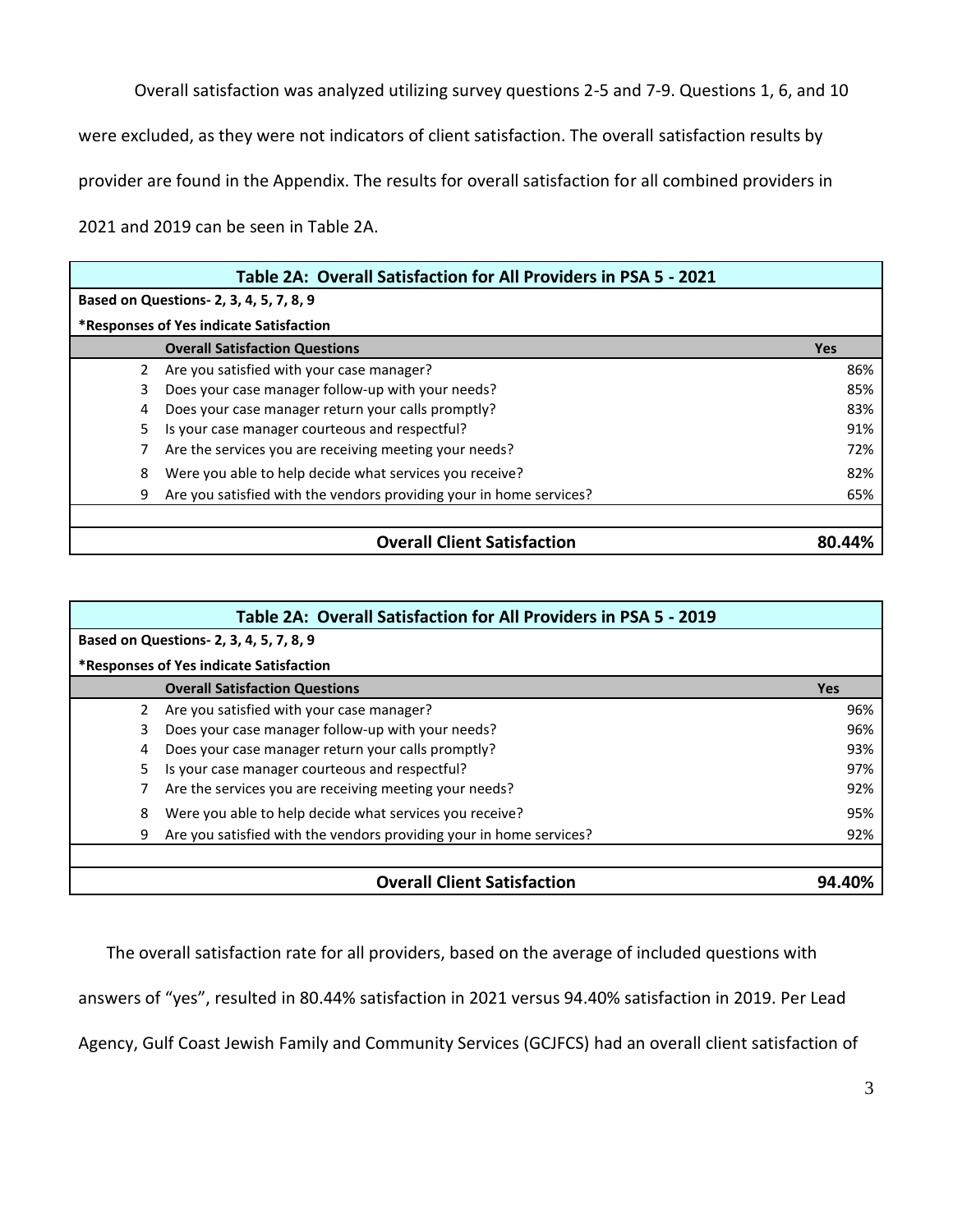81.63% in 2021. In 2019, GCJFCS had an overall client satisfaction of 94.90%. CARES' overall satisfaction

was 78.26% in 2021 and 93.75% in 2019.

The final component analyzed was overall program evaluation. Overall program evaluation utilized

questions 1-9 from the survey. Question 10 was excluded because it is a question requesting

recommendations for improving services, and frequently left blank or answered as "no". The results of

the overall program evaluation by provider can be seen in the Appendix. The analysis of program

evaluation for all providers combined in 2021 and in 2019 is found in Table 3A below.

|   | Table 3A: Overall Program Evaluation for All Providers in PSA 5 - 2021 |            |  |  |  |  |  |  |  |
|---|------------------------------------------------------------------------|------------|--|--|--|--|--|--|--|
|   | <b>Based on Questions 1-9</b>                                          |            |  |  |  |  |  |  |  |
|   | *Responses of Yes indicate compliance with programmatic requirements.  |            |  |  |  |  |  |  |  |
|   | <b>Overall Program Questions</b>                                       | <b>Yes</b> |  |  |  |  |  |  |  |
|   | Do you know who your case manager is?                                  | 86%        |  |  |  |  |  |  |  |
| 2 | Are you satisfied with your case manager?                              | 86%        |  |  |  |  |  |  |  |
| 3 | Does your case manager follow-up with your needs?                      | 85%        |  |  |  |  |  |  |  |
| 4 | Does your case manager return your calls promptly?                     | 83%        |  |  |  |  |  |  |  |
| 5 | Is your case manager courteous and respectful?                         | 91%        |  |  |  |  |  |  |  |
| 6 | Do you know who to call if you have a complaint or problem?            | 72%        |  |  |  |  |  |  |  |
|   | Are the services you are receiving meeting your needs?                 | 72%        |  |  |  |  |  |  |  |
| 8 | Were you able to help decide what services you receive?                | 82%        |  |  |  |  |  |  |  |
| 9 | Are you satisfied with the vendors providing your in home services?    | 65%        |  |  |  |  |  |  |  |
|   |                                                                        |            |  |  |  |  |  |  |  |
|   | <b>Overall Program Evaluation</b>                                      | 80.17%     |  |  |  |  |  |  |  |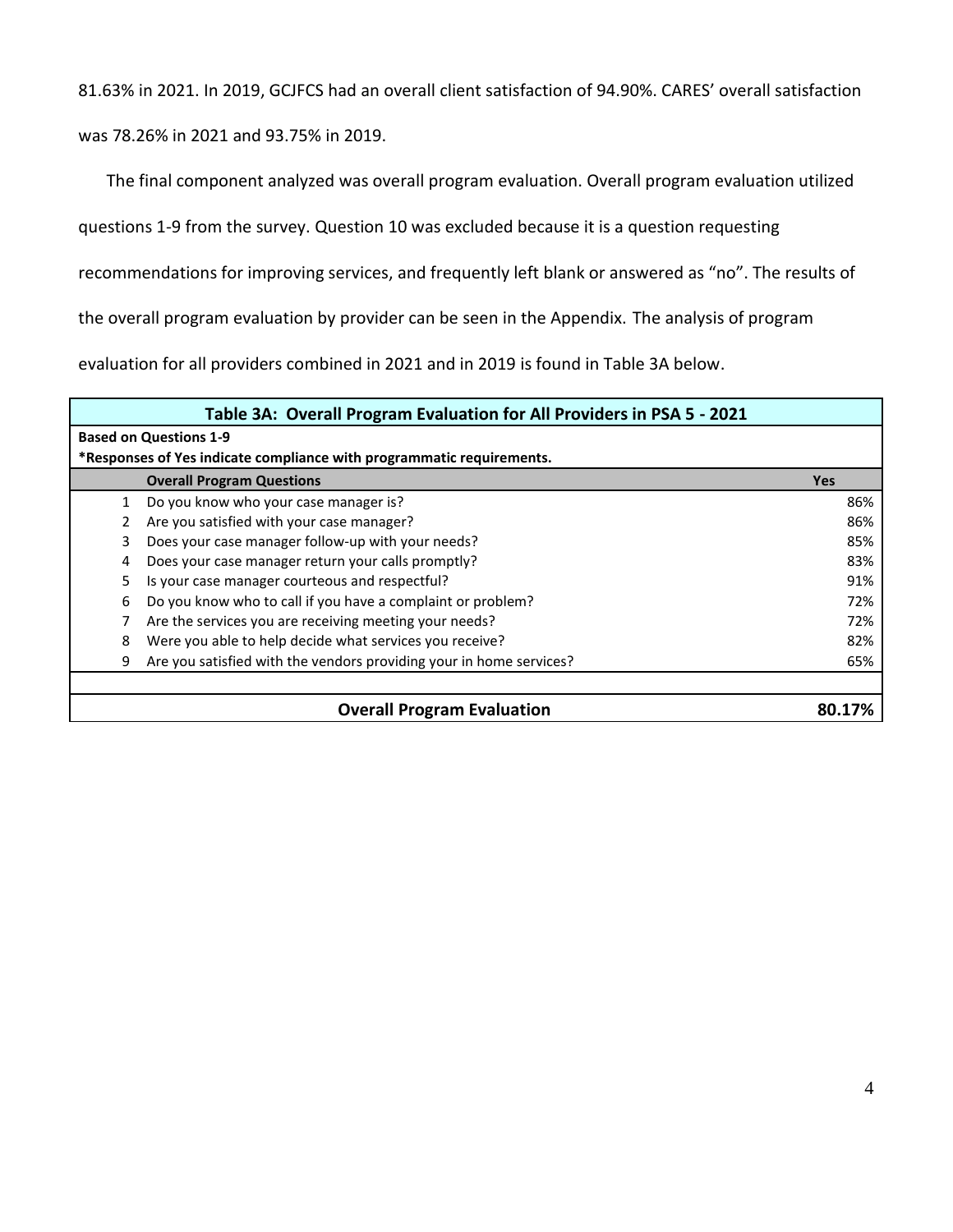|   | Table 3A: Overall Program Evaluation for All Providers in PSA 5 - 2019 |            |  |  |  |  |  |  |
|---|------------------------------------------------------------------------|------------|--|--|--|--|--|--|
|   | <b>Based on Questions 1-9</b>                                          |            |  |  |  |  |  |  |
|   | *Responses of Yes indicate compliance with programmatic requirements.  |            |  |  |  |  |  |  |
|   | <b>Overall Program Questions</b>                                       | <b>Yes</b> |  |  |  |  |  |  |
| 1 | Do you know who your case manager is?                                  | 96%        |  |  |  |  |  |  |
|   | Are you satisfied with your case manager?                              | 96%        |  |  |  |  |  |  |
| 3 | Does your case manager follow-up with your needs?                      | 96%        |  |  |  |  |  |  |
| 4 | Does your case manager return your calls promptly?                     | 93%        |  |  |  |  |  |  |
| 5 | Is your case manager courteous and respectful?                         | 97%        |  |  |  |  |  |  |
| 6 | Do you know who to call if you have a complaint or problem?            | 89%        |  |  |  |  |  |  |
|   | Are the services you are receiving meeting your needs?                 | 92%        |  |  |  |  |  |  |
| 8 | Were you able to help decide what services you receive?                | 95%        |  |  |  |  |  |  |
| 9 | Are you satisfied with the vendors providing your in home services?    | 92%        |  |  |  |  |  |  |
|   |                                                                        |            |  |  |  |  |  |  |
|   | <b>Overall Program Evaluation</b>                                      |            |  |  |  |  |  |  |

The overall program evaluation rate, utilizing the average of included questions with the answers of "yes", for all providers in 2021 resulted in 80.17% compliance versus 93.99% compliance in 2019. Both lead agencies experienced a decrease in overall program evaluation in 2021 when comparing to 2019. GCJFCS had an overall program evaluation of 82.80% in 2021 and 94.44% in 2019. CARES has an overall program evaluation of 75.36% in 2021 and had a 93.40% in 2019.

All areas of the overall program evaluation decreased in 2021 from surveys completed in 2019. The areas with the highest difference in overall satisfaction from 2019 to 2021 include vendor and/or inhome services satisfaction, services meeting the needs of clients, knowing who to call when the client has a complaint or concern, and involving the client in deciding what services should be received. Additionally, lead agencies will need to better address following up with the needs of clients in a timely fashion and ensuring clients are aware as to who their case manager is. It is important to note that the question addressing if the case manager is courteous and respectful had the highest satisfaction rate of 91% across both providers and experienced the least decrease in score when compared to 2019 results.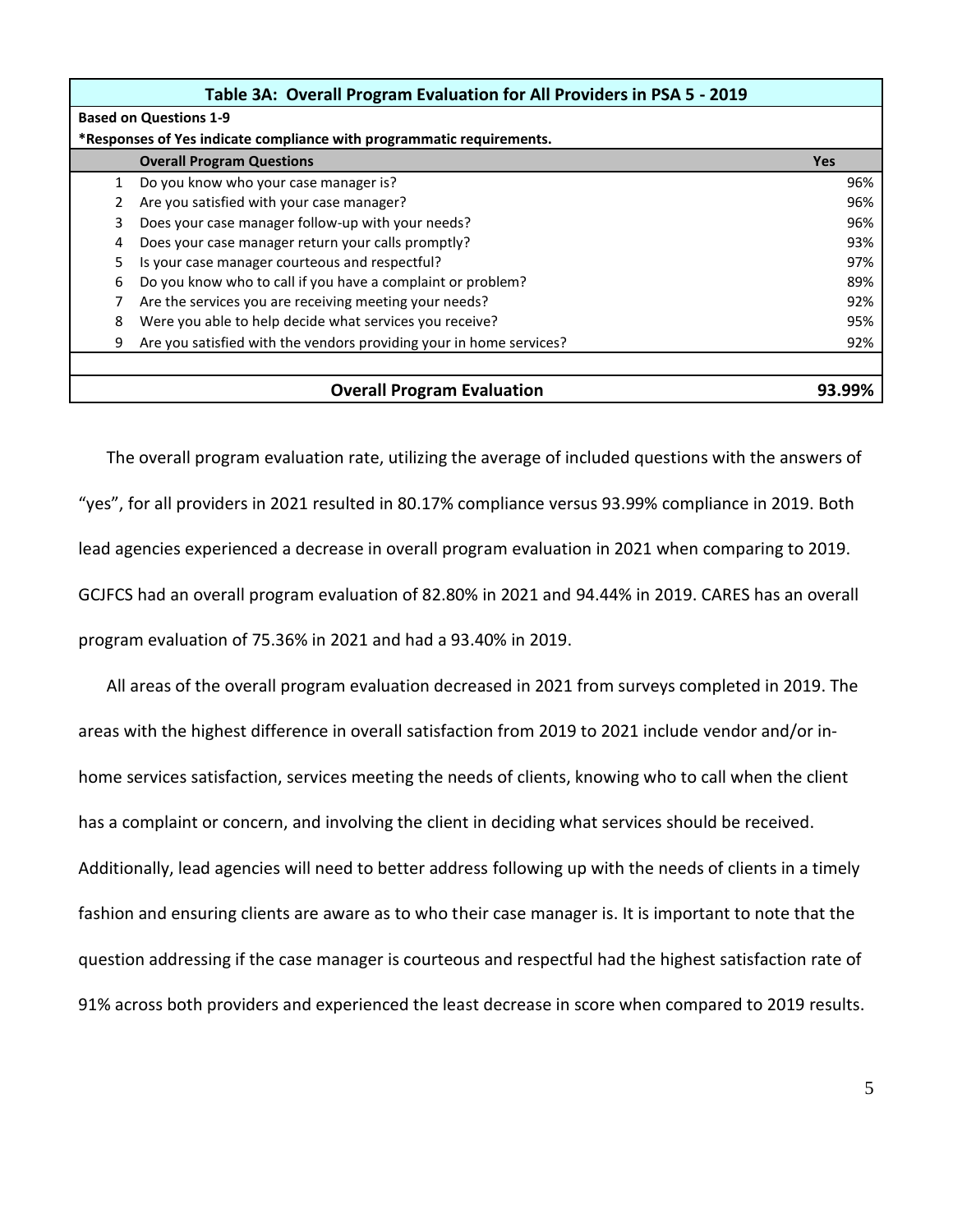Using the same methodology, the common areas for improvement in past surveys were satisfaction with

service vendors and awareness of who to contact if there was a complaint or problem.

Figure 1, below, reflects the fish bone diagram that outlines the factors contributing to the overall

satisfaction and program evaluation rates.





Based on comments left by respondents, a serious issue identified is not having homemaking, companion, personal care, or respite services currently due to lack of available vendors or available staff to perform these duties. Clients who are receiving these services left comments detailing scheduling issues, missed shifts without communication by the vendor or assigned home health aide, or vendor staff being on their phone while inside the home. Some surveys returned indicated these types of services have not started due to unavailability of service vendors and/or appropriate service staff. Several vendors have reached out to AAAPP directly reporting a serious lack of available work force to assign to clients. Many vendors are keeping waitlists of 20-plus clients who they cannot find staff to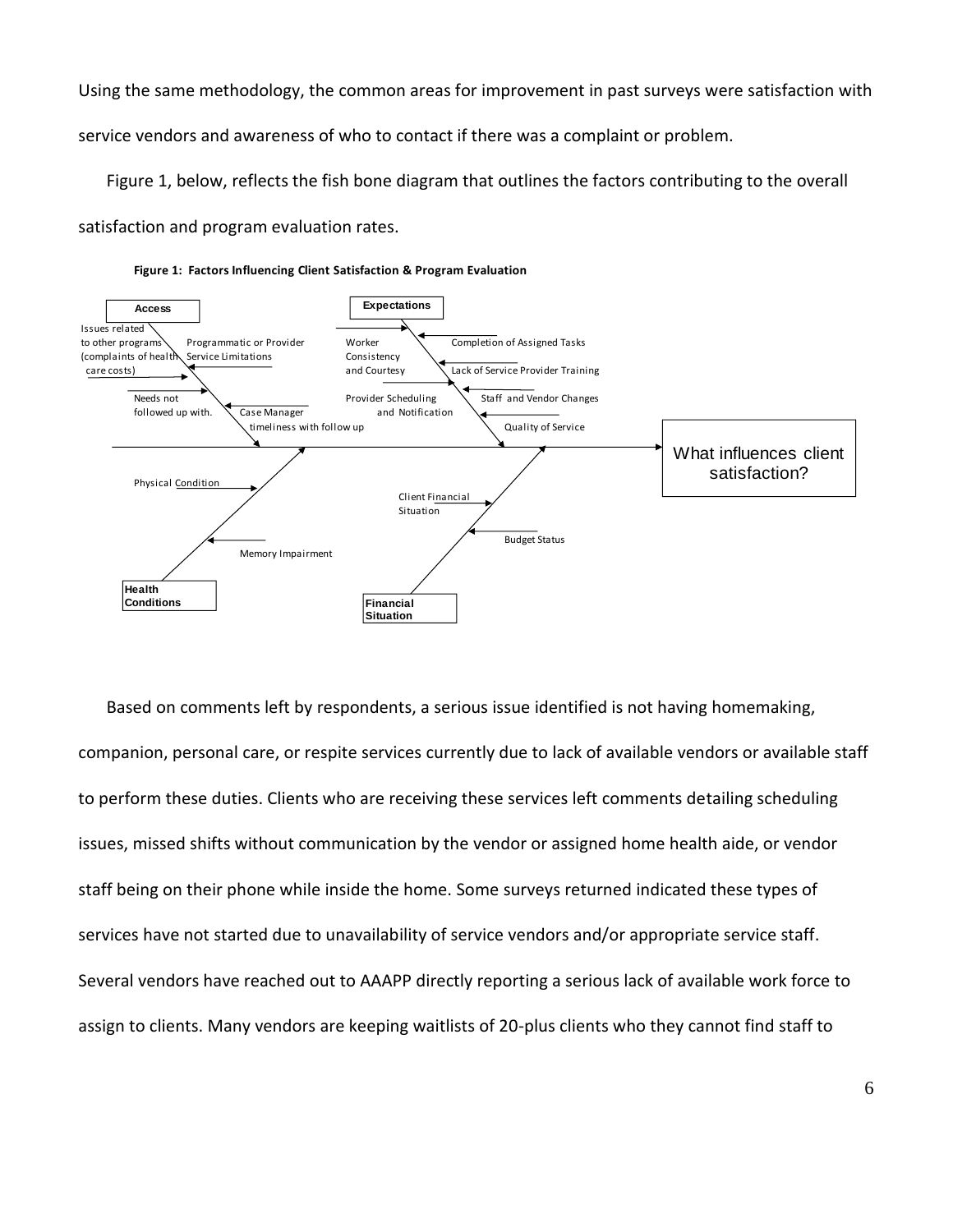cover. Some vendors have reported they will have fifteen new staff ready for hire but only two or three individuals will arrive for their first day of work while the rest do not respond to any further communication.

Additionally, vendors have reported a grievance to AAAPP with appropriate reimbursement for services. Vendors point to the recent increase in minimal wage causing their business costs to increase. Vendors report potential staff are requesting large increases in pay and bonuses which vendors cannot cover. Case Managers at both lead agencies also report these responses given to them by vendors when they attempt to call to staff services for new clients. AAAPP recognized the importance of increasing reimbursement rates and have rolled out a flat rate system with maximum allowed reimbursement for each vendor provided they can meet a 10% match. The rates will be reviewed each year upon Vendor Agreement Renewals and adjusted based on current market situation. Case Managers continue to make repeated phone calls to all available vendors to staff clients' needed services. AAAPP service analysts are working with potential new vendors to become contracted and accept clients in the General Revenue programs.

Service vendor staffing issues may also partially explain the decrease in "yes" answers to the questions "are the services you are receiving meeting your needs" and "were you able to decide what services you receive". Some respondents left comments explaining their services have not started yet or that they are in between home health agencies. Several surveys were returned with this question left blank. Since clients are not receiving in-home services immediately after program enrollment, clients may feel they do not have a role in deciding the services that will best assist them.

The expectations clients have regarding the worker consistency, staff and vendor changes, courtesy, provider scheduling and notification, service provider training, completion of assigned tasks, as well as

7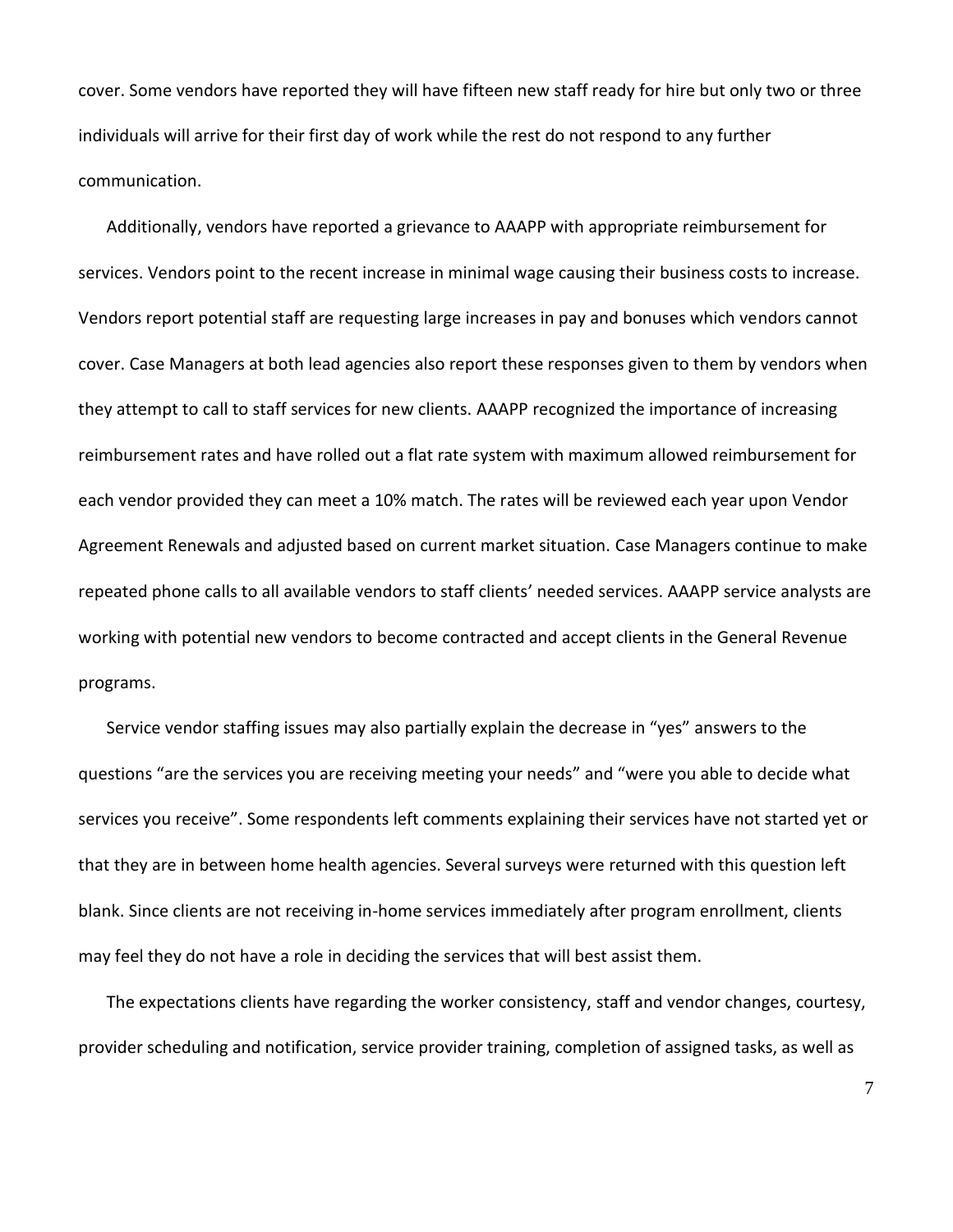quality of services directly impact client satisfaction. Clients have individual expectations about the care they receive. If those expectations are not met, client satisfaction is less likely to be achieved. These issues are not specific to this year as surveys in 2012 and 2014 also reported several issues with vendor availability and staff training. Provider scheduling and notification as well as quality of vendor services have remained issues from 2008 to 2019 except for 2017, where results showed a small improvement of 1% in client satisfaction with vendors.

Also addressed on several surveys was confusion as to who a respondent's current case manager is. Respondents noted they do not know who they should call as staff changes have caused them to have two or three different case managers in a short period of time. Additionally, some surveys returned indicated case managers are not able to follow-up with clients' phone calls in a timely fashion.

CARES, especially, has experienced a large amount of turnover in the past year causing clients to have several different case managers in a short period of time. CARES has also experienced a change in their supervisory staff as both the Project Director and Case Manager Supervisor roles have changed, and new individuals have been hired. Both CARES and GCJFCS are hiring additional case managers in the fall of 2021 to better address the influx of new clients that increased budgets have allowed.

Health conditions also significantly impact client satisfaction. Several surveys returned in 2021 did not have answers clearly marked or were left blank. One respondent, who remained anonymous, indicated they were "confused" on the survey and wrote they were not sure what the questions were pertaining to. This is noted as a trend in all survey years completed to date. This could be the result of clients having physical limitations such as vision impairments, preventing them from accurately answering the questions. Clients who have memory loss or cognitive impairment may also have difficulty answering questions on surveys as they may be unable to recall the name of their case manager, the

8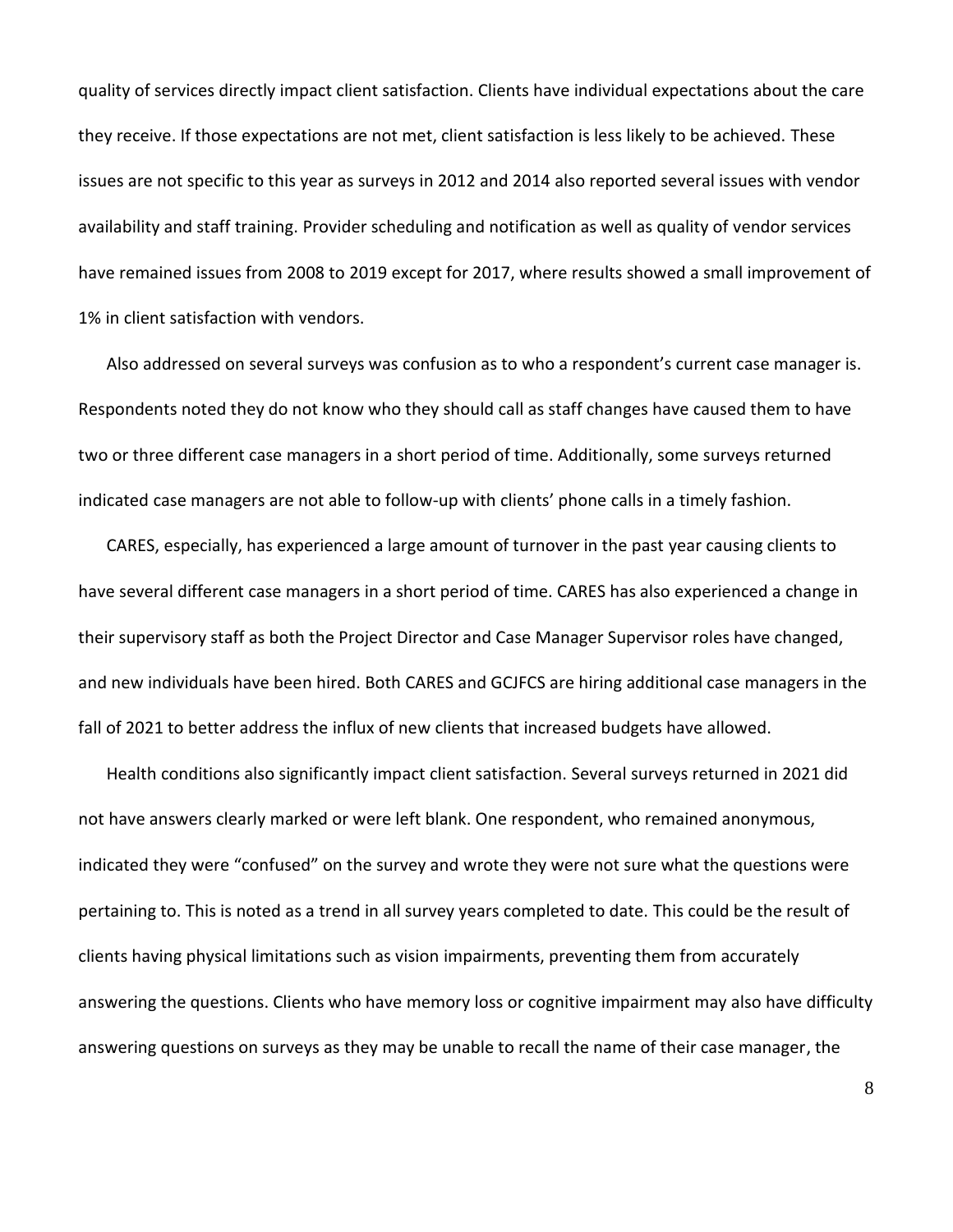program documents and policies reviewed with them, or if their case manager has followed up with their needs. Health conditions may result in decreased result accuracy when measuring client satisfaction and program evaluation.

To address the factors leading to client satisfaction and the areas identified for improvement, reports detailing the results of the surveys are provided to each lead agency. The reports identify overall satisfaction, overall program evaluation, and the areas for improvement. The combined programmatic results for all providers is included in the report to allow a method of comparison among providers. Additionally, surveys returned with identifying information requiring follow-up were forwarded to the respective lead agency to address. These instances were entered on the AAAPP 2021 complaint log for tracking and follow-up purposes.

Combined survey results will also be reviewed during the Annual Case Management training occurring in December 2021. The training will also address trending issues noted in the returned surveys. This will include appropriate case management follow-up, addressing changing case managers and keeping clients aware of these changes, and an update on enrolling new service vendors. Technical assistance and monitoring by the AAAPP will continue to be provided over the next year to focus on the identified areas.

During 2020 and 2021, lead agencies experienced a plethora of changes due to the COVID-19 pandemic. Case Managers were not seeing clients face-to-face for most of the 2020 calendar year and into the Spring of 2021. Many clients are continuing to request case managers perform semi-annual care plan reviews and annual reassessments over the phone to avoid contact in their homes. Both lead agencies continued to follow-up with clients to the best of their ability and implemented new programs, such as telephone reassurance and grocery shopping assistance, despite a global pandemic.

9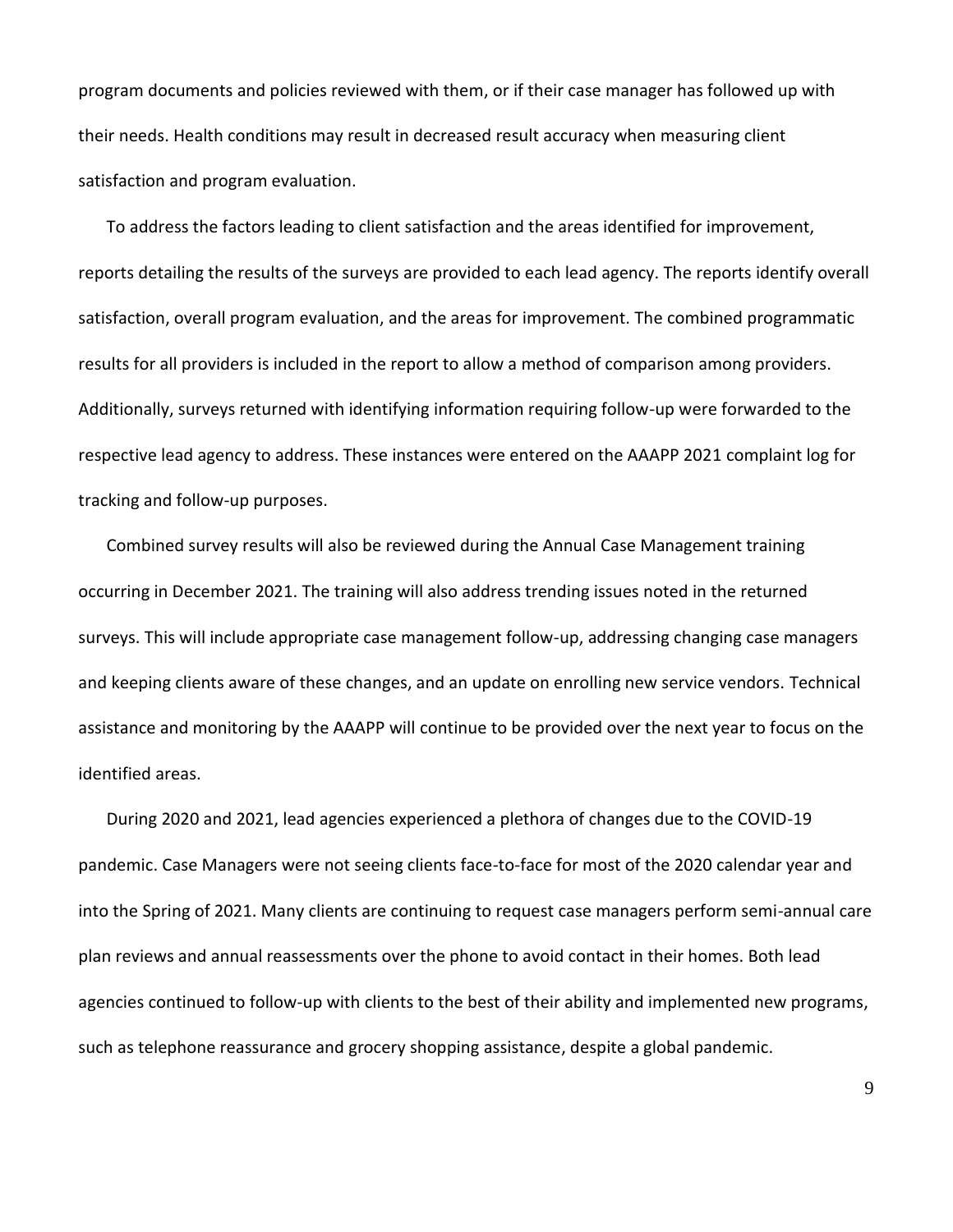CARES implemented several donation-drives for both food and health items throughout 2020. Bags were put together to distribute to clients enrolled in general revenue programs. These bags contained face masks, hand sanitizers, cleaning supplies, and other sanitary and health related products. GCJFCS continued to implement a food pantry and brought staple food items to clients in need. Both lead agencies continued to serve clients referred as APS high-risk cases and provided crisis resolving services within the mandated 72-hour period. It's also important to note that several returned surveys contained thanks and praise of case management staff and addresses the ability of these programs to assist clients in remaining in their homes safely.

Since the first surveys were sent in 2008, the case management survey results and program evaluation process has continued to show the efficacy of the case managed programs. With increased awareness regarding factors influencing client satisfaction and by addressing the identified areas of concern, improvement in overall satisfaction is expected. Continuing this program evaluation on an annual basis will continue to assist the AAAPP in improving the quality and access of services to ensure clients are receiving the care necessary to reduce the risk of nursing home placement.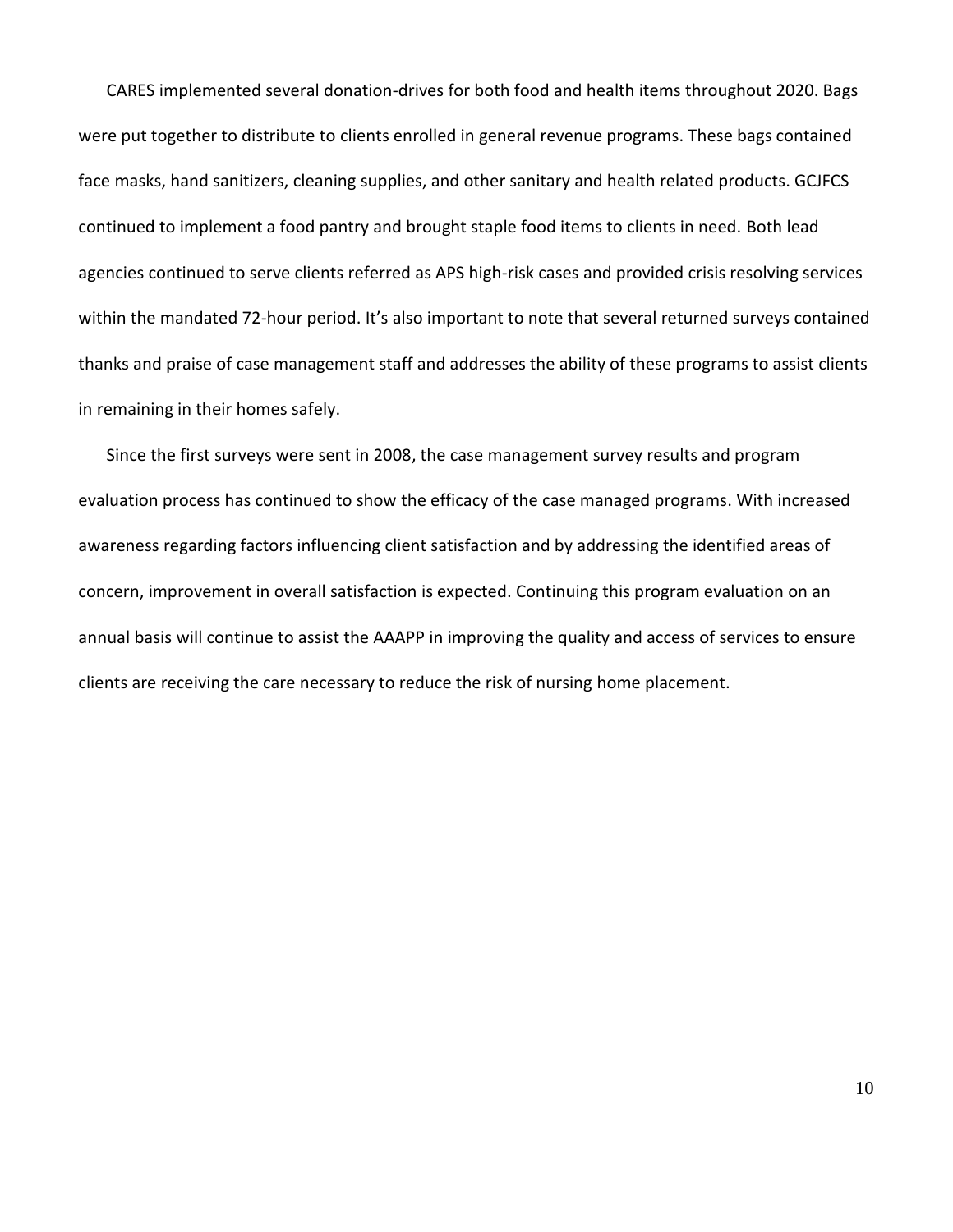## **Appendix**

|            | All Provider- Combined Results by Funding 2021                      |                |       |                |      |              |         |  |  |  |
|------------|---------------------------------------------------------------------|----------------|-------|----------------|------|--------------|---------|--|--|--|
| <b>HCE</b> | 9                                                                   |                |       |                |      |              |         |  |  |  |
|            | <b>Survey Questions</b>                                             | # of Yes       | % Yes | # of No        | % No | # Blank      | % Blank |  |  |  |
| 1          | Do you know who your case manager is?                               | $\overline{7}$ | 78%   | $\overline{2}$ | 22%  | 0            | 0%      |  |  |  |
| 2          | Are you satisfied with your case manager?                           | 8              | 89%   | $\mathbf{1}$   | 11%  | 0            | 0%      |  |  |  |
| 3          | Does your case manager follow-up with your needs?                   | 8              | 89%   | $\mathbf{1}$   | 11%  | 0            | 0%      |  |  |  |
| 4          | Does your case manager return your calls promptly?                  | 8              | 89%   | $\mathbf{1}$   | 11%  | 0            | 0%      |  |  |  |
| 5          | Is your case manager courteous and respectful?                      | 8              | 89%   | 1              | 11%  | 0            | 0%      |  |  |  |
| 6          | Do you know who to call if you have a complaint or problem?         | 5              | 56%   | 3              | 33%  | 1            | 11%     |  |  |  |
| 7          | Are the services you are receiving meeting your needs?              | 7              | 78%   | $\overline{2}$ | 22%  | 0            | 0%      |  |  |  |
| 8          | Were you able to help decide what services you receive?             | $\overline{7}$ | 78%   | $\overline{2}$ | 22%  | 0            | 0%      |  |  |  |
| 9          | Are you satisfied with the vendors providing your in home services? | 6              | 67%   | $\overline{2}$ | 22%  | 1            | 11%     |  |  |  |
| 10         | Do you have any recommendations for improving services?             | 3              | 33%   | 5              | 56%  | 1            | 11%     |  |  |  |
|            |                                                                     |                |       |                |      |              |         |  |  |  |
| <b>ADI</b> | 14                                                                  |                |       |                |      |              |         |  |  |  |
|            | <b>Survey Questions</b>                                             | # of Yes       | % Yes | # of No        | % No | # Blank      | % Blank |  |  |  |
| 1          | Do you know who your case manager is?                               | 13             | 93%   | 0              | 0%   | 1            | 7%      |  |  |  |
| 2          | Are you satisfied with your case manager?                           | 13             | 93%   | 0              | 0%   | $\mathbf 1$  | 7%      |  |  |  |
| 3          | Does your case manager follow-up with your needs?                   | 13             | 93%   | 0              | 0%   | 1            | 7%      |  |  |  |
| 4          | Does your case manager return your calls promptly?                  | 13             | 93%   | 0              | 0%   | $\mathbf{1}$ | 7%      |  |  |  |
| 5          | Is your case manager courteous and respectful?                      | 13             | 93%   | 0              | 0%   | $\mathbf 1$  | 7%      |  |  |  |
| 6          | Do you know who to call if you have a complaint or problem?         | 13             | 93%   | 0              | 0%   | 1            | 7%      |  |  |  |
| 7          | Are the services you are receiving meeting your needs?              | 11             | 79%   | $\overline{2}$ | 14%  | 1            | 7%      |  |  |  |
| 8          | Were you able to help decide what services you receive?             | 12             | 86%   | 0              | 0%   | 2            | 14%     |  |  |  |
| 9          | Are you satisfied with the vendors providing your in home services? | 10             | 71%   | 2              | 14%  | 2            | 14%     |  |  |  |
| 10         | Do you have any recommendations for improving services?             | 4              | 29%   | 7              | 50%  | 3            | 21%     |  |  |  |
|            |                                                                     |                |       |                |      |              |         |  |  |  |
| <b>CCE</b> | 42                                                                  |                |       |                |      |              |         |  |  |  |
|            | <b>Survey Questions</b>                                             | # of Yes       | % Yes | # of No        | % No | # Blank      | % Blank |  |  |  |
| 1          | Do you know who your case manager is?                               | 36             | 86%   | 5              | 12%  | 1            | 2%      |  |  |  |
| 2          | Are you satisfied with your case manager?                           | 35             | 83%   | 6              | 14%  | 1            | 2%      |  |  |  |
| 3          | Does your case manager follow-up with your needs?                   | 34             | 81%   | 6              | 14%  | 2            | 5%      |  |  |  |
| 4          | Does your case manager return your calls promptly?                  | 33             | 79%   | $\overline{7}$ | 17%  | 2            | 5%      |  |  |  |
| 5          | Is your case manager courteous and respectful?                      | 38             | 90%   | $\mathbf{1}$   | 2%   | 3            | 7%      |  |  |  |
| 6          | Do you know who to call if you have a complaint or problem?         | 29<br>29       | 69%   | 9              | 21%  | 4            | 10%     |  |  |  |
| 7          | Are the services you are receiving meeting your needs?              |                | 69%   | 7              | 17%  | 6            | 14%     |  |  |  |
| 8          | Were you able to help decide what services you receive?             | 34             | 81%   | 3              | 7%   | 5            | 12%     |  |  |  |
| 9          | Are you satisfied with the vendors providing your in home services? | 26             | 62%   | $\overline{7}$ | 17%  | 9            | 21%     |  |  |  |
| 10         | Do you have any recommendations for improving services?             | 12             | 29%   | 23             | 55%  | 7            | 17%     |  |  |  |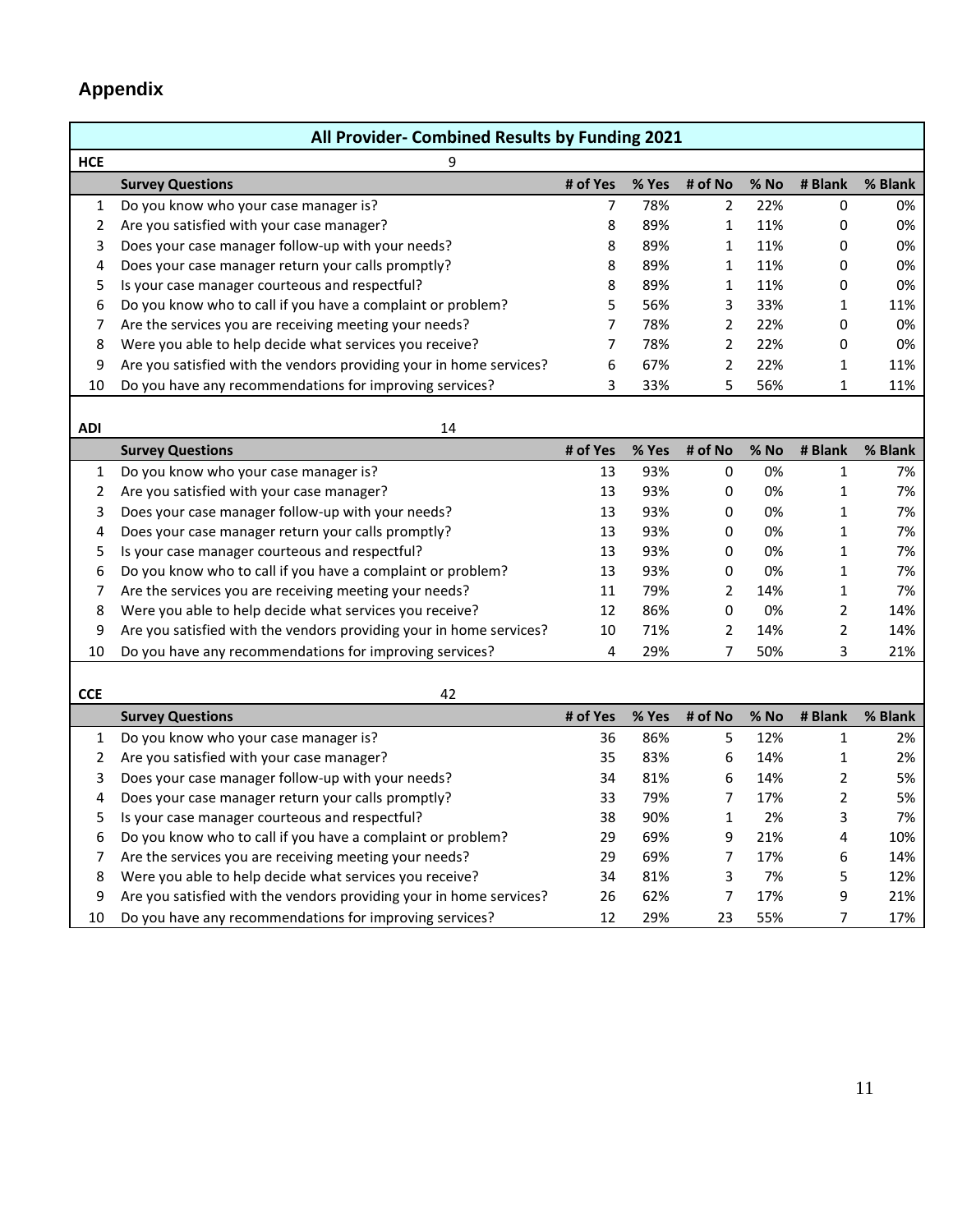| <b>Results by Provider Fall 2021</b> |                                                                     |                                                             |          |       |         |        |         |         |
|--------------------------------------|---------------------------------------------------------------------|-------------------------------------------------------------|----------|-------|---------|--------|---------|---------|
| <b>GC</b>                            |                                                                     | 42                                                          |          |       |         |        |         |         |
|                                      | <b>Survey Questions</b>                                             |                                                             | # of Yes | % Yes | # of No | $%$ No | # Blank | % Blank |
| 1                                    | Do you know who your case manager is?                               |                                                             | 40       | 95%   | 1       | 2%     | 4       | 2%      |
|                                      | Are you satisfied with your case manager?                           | 36                                                          | 86%      | 4     | 10%     |        | 5%      |         |
| 3                                    | Does your case manager follow-up with your needs?                   |                                                             |          | 88%   | 4       | 10%    |         | 2%      |
| 4                                    | Does your case manager return your calls promptly?                  |                                                             | 36       | 86%   | 4       | 10%    |         | 5%      |
| 5.                                   | Is your case manager courteous and respectful?                      |                                                             | 39       | 93%   |         | 2%     | ำ       | 5%      |
| 6                                    |                                                                     | Do you know who to call if you have a complaint or problem? | 33       | 79%   | 6       | 14%    | 3       | 7%      |
|                                      |                                                                     | Are the services you are receiving meeting your needs?      | 30       | 71%   | 8       | 19%    | 4       | 10%     |
| 8                                    |                                                                     | Were you able to help decide what services you receive?     | 37       | 88%   |         | 2%     | 4       | 10%     |
| 9                                    | Are you satisfied with the vendors providing your in home services? |                                                             | 25       | 60%   | 9       | 21%    | 8       | 19%     |
| 10                                   |                                                                     | Do you have any recommendations for improving services?     | 13       | 31%   | 23      | 55%    | 6       | 14%     |

| <b>Cares</b> | 23 |
|--------------|----|
|              |    |

|    | <b>Survey Questions</b>                                             | # of Yes | $%$ Yes | # of $No$ | $%$ No | # Blank | % Blank |
|----|---------------------------------------------------------------------|----------|---------|-----------|--------|---------|---------|
|    | Do you know who your case manager is?                               | 16       | 70%     | 6         | 26%    |         | 4%      |
|    | Are you satisfied with your case manager?                           | 20       | 87%     | 3         | 13%    | 0       | 0%      |
|    | Does your case manager follow-up with your needs?                   | 18       | 78%     | 3         | 13%    |         | 9%      |
| 4  | Does your case manager return your calls promptly?                  | 18       | 78%     | 4         | 17%    |         | 4%      |
| 5. | Is your case manager courteous and respectful?                      | 20       | 87%     |           | 4%     |         | 9%      |
| 6  | Do you know who to call if you have a complaint or problem?         | 14       | 61%     | 6         | 26%    | 3       | 13%     |
|    | Are the services you are receiving meeting your needs?              | 17       | 74%     | 3         | 13%    | 3       | 13%     |
| 8  | Were you able to help decide what services you receive?             | 16       | 70%     | 4         | 17%    | 3       | 13%     |
| 9  | Are you satisfied with the vendors providing your in home services? | 17       | 74%     | 2         | 9%     | 4       | 17%     |
| 10 | Do you have any recommendations for improving services?             | 6        | 26%     | 12        | 52%    | 5.      | 22%     |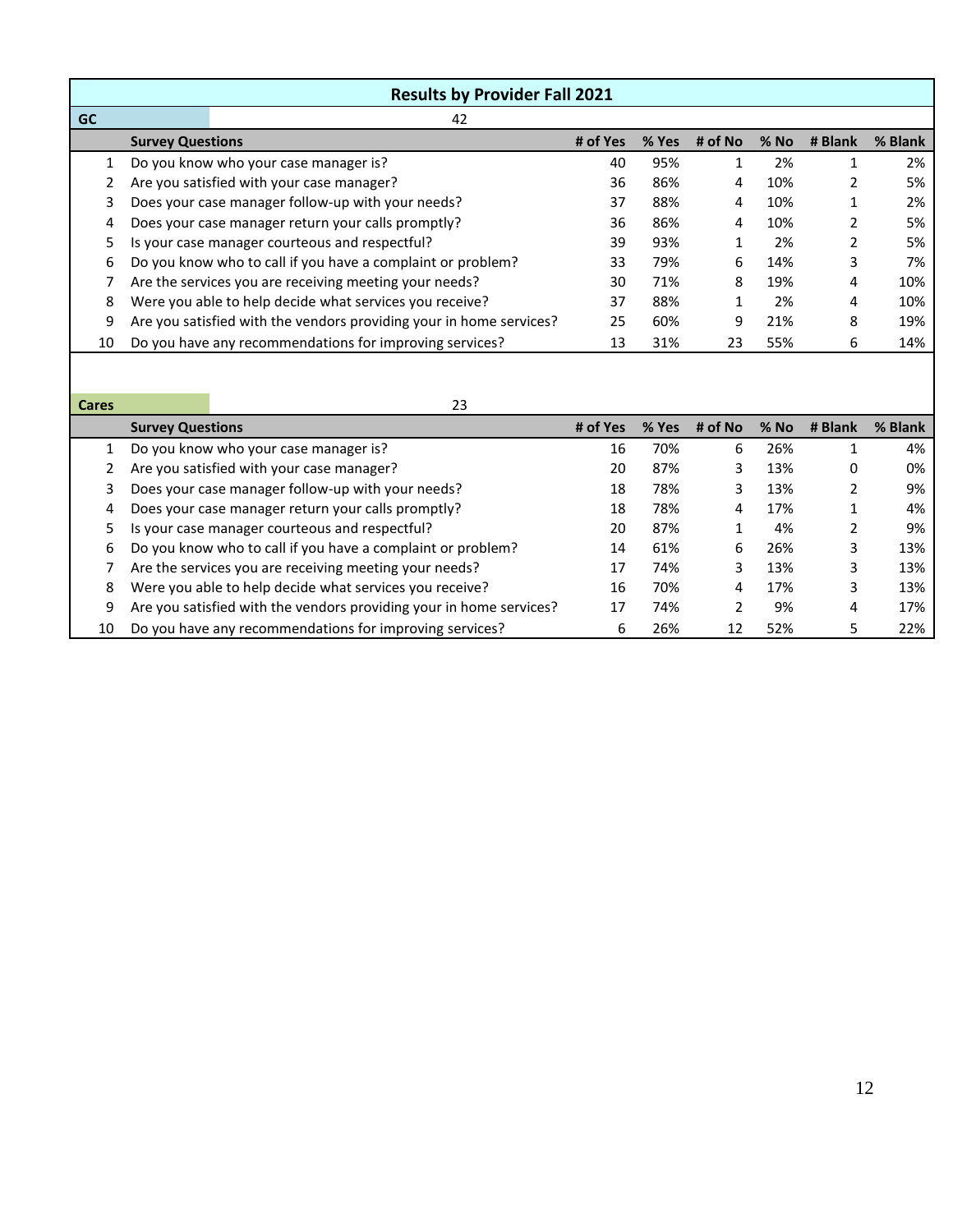|       |                                                                     |    | <b>Overall Satisfaction by Provider - 2021</b> |            |        |
|-------|---------------------------------------------------------------------|----|------------------------------------------------|------------|--------|
|       | *Omits questions 1, 6, 10                                           |    |                                                |            |        |
| GC    |                                                                     | 42 |                                                |            |        |
|       | <b>Overall Satisfaction Questions</b>                               |    |                                                | <b>Yes</b> | %      |
| 2     | Are you satisfied with your case manager?                           |    |                                                | 36         | 86%    |
| 3     | Does your case manager follow-up with your needs?                   |    |                                                | 37         | 88%    |
| 4     | Does your case manager return your calls promptly?                  |    |                                                | 36         | 86%    |
| 5     | Is your case manager courteous and respectful?                      |    |                                                | 39         | 93%    |
| 7     | Are the services you are receiving meeting your needs?              |    |                                                | 30         | 71%    |
| 8     | Were you able to help decide what services you receive?             |    |                                                | 37         | 88%    |
| 9     | Are you satisfied with the vendors providing your in home services? |    |                                                | 25         | 60%    |
|       |                                                                     |    |                                                |            |        |
|       |                                                                     |    | <b>Overall Client Satisfaction</b>             |            | 81.63% |
|       |                                                                     |    |                                                |            |        |
| Cares |                                                                     | 23 |                                                |            |        |
|       | <b>Overall Satisfaction Questions</b>                               |    |                                                | Yes        | %      |
| 2     | Are you satisfied with your case manager?                           |    |                                                | 20         | 87%    |
| 3     | Does your case manager follow-up with your needs?                   |    |                                                | 18         | 78%    |
| 4     | Does your case manager return your calls promptly?                  |    |                                                | 18         | 78%    |
| 5     | Is your case manager courteous and respectful?                      |    |                                                | 20         | 87%    |
| 7     | Are the services you are receiving meeting your needs?              |    |                                                | 17         | 74%    |
| 8     | Were you able to help decide what services you receive?             |    |                                                | 16         | 70%    |
| 9     | Are you satisfied with the vendors providing your in home services? |    |                                                | 17         | 74%    |
|       |                                                                     |    |                                                |            |        |
|       |                                                                     |    | <b>Overall Client Satisfaction</b>             |            | 78.26% |